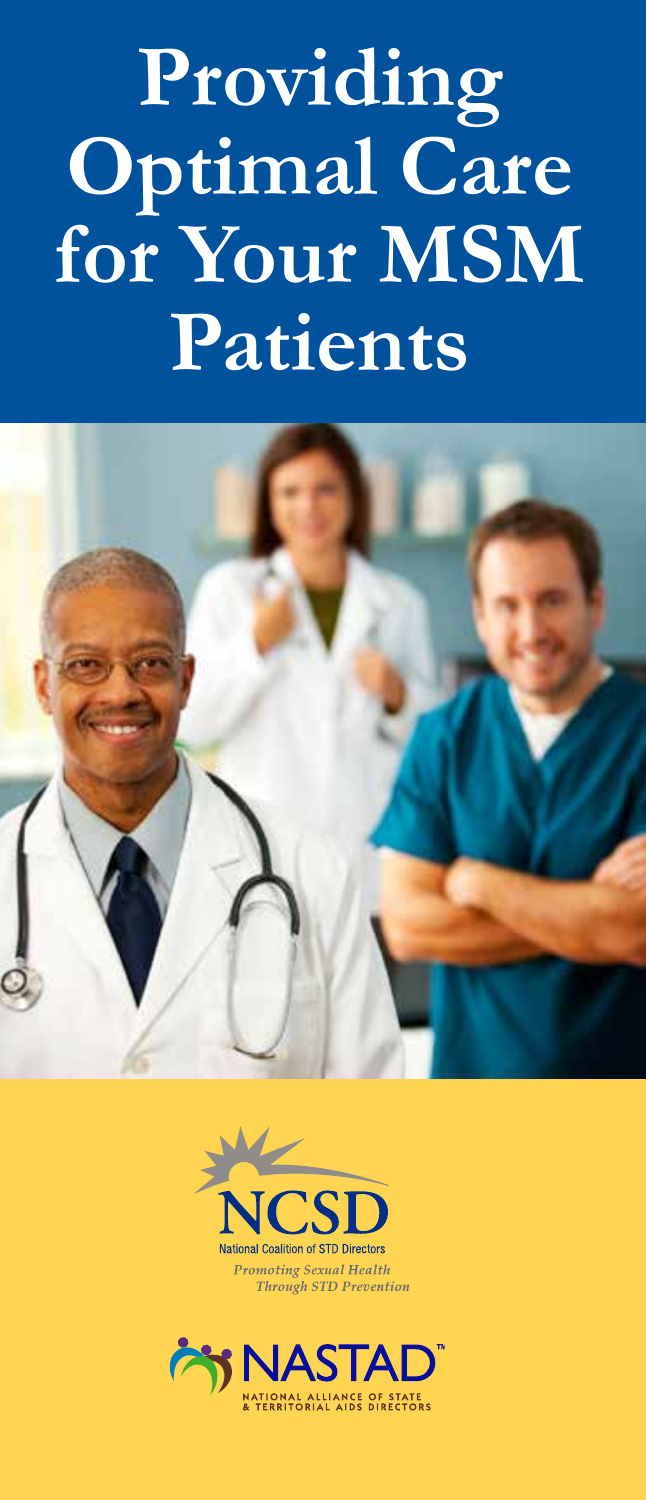**Medical providers have a critical role to play in improving the health outcomes of Black and Latino men who have sex with men (BLMSM). Studies reinforce the significance of clinicians offering vaccines and recommending diagnostic STD testing.**

**In addition to providing vaccinations for patients, HIV/STD counseling and testing, and collecting more comprehensive sexual histories, providers can play a pivotal role in assisting gay, bisexual, and other MSM patients in developing greater knowledge of their sexual health needs.**

#### **Black and Latino MSM-Centered Care**

Recent data underscores the need to do more to eliminate adverse sexual health outcomes among MSM – and particularly among MSM of color. In the report "Estimated HIV Incidence in the United States, 2006- 2009," researchers found that between 2006 and 2009 there was a 48 percent increase in new HIV infections (an increase of 12.2 percent annually) in young (ages 13-29) Black MSM.

In addition, recent HIV and STD incidence data from 27 states reported an increase in syphilis rates among Black and Latino MSM, which were up to eight times that of white MSM. The data highlight the need to address the role stigma plays in impeding patientcentered care for Black and Latino MSM.

#### **Break through Stigma**

A provider may be better able to deliver culturally appropriate care when he or she understands how racial bias and same-sex sexuality stigma may be associated with STD and HIV infection and act as barriers to appropriate diagnostic and treatment services for Black and Latino MSM. For instance, studies suggest that racial bias and same-sex stigma (or homophobia) impair the relationship between providers and MSM patients.

Some physicians' "negative perceptions of African-Americans influence their expectations of these patients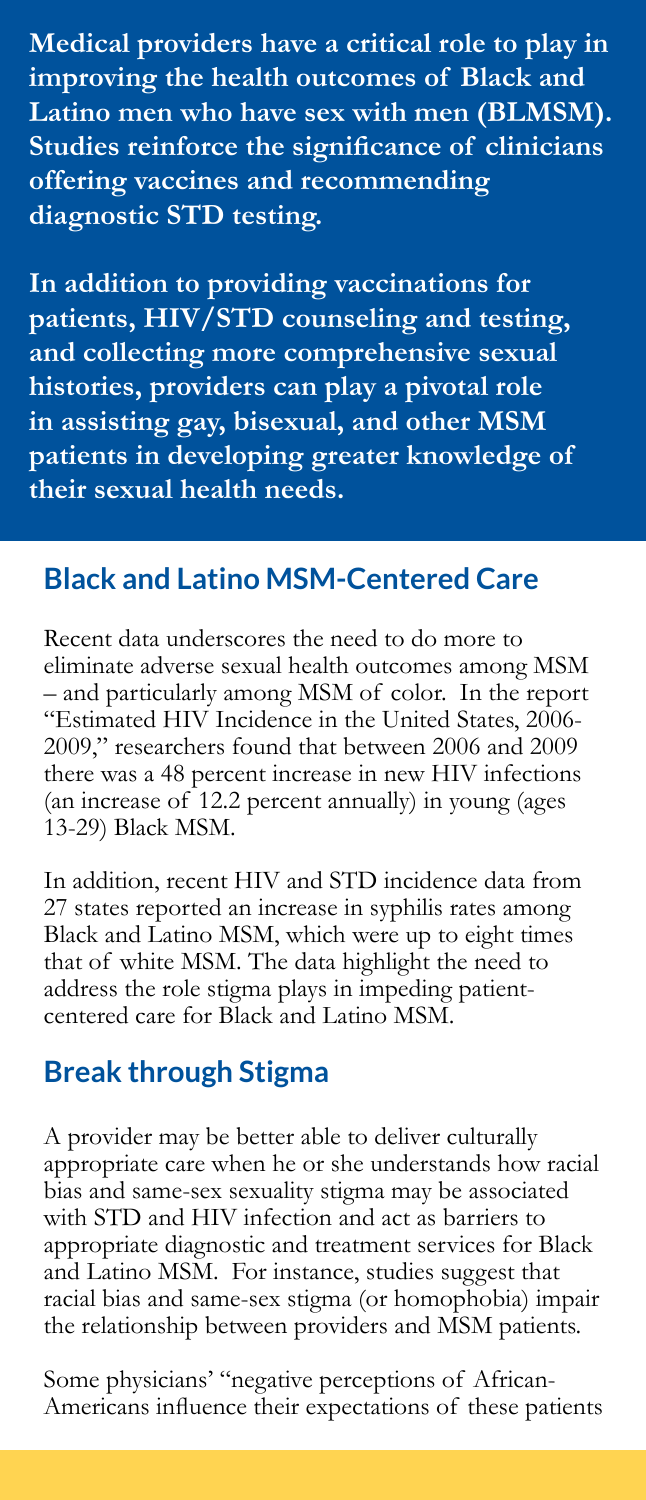to engage in risk behavior and follow medical advice."7,8 Perceived race-based discrimination impacts the doctorpatient relationship, particularly when it comes to issues of medical utilization and adherence.7

Evidence suggests that same-sex stigma could be a contributing factor to the lack of sexual health discussions between Black and Latino MSM patients and providers. MSM of color are less likely than white MSM to identify as gay or disclose their same-sex desires or behaviors to others.<sup>9,10</sup> Data suggest that patients often expect health care providers to initiate the sexual health discussion.<sup>11,12</sup> Yet, providers rarely initiate conversations about HIV and STD risk.13 In this context, discussing STDs, such as Syphilis, Gonorrhea, viral hepatitis and HIV/AIDS with an MSM patient can be difficult but necessary.

In fact, discomfort with the discussion of sexual history may exist for both the provider and the MSM patient. Some physicians identify stigma-related barriers as the reason for not recommending HIV testing, such as the concern that a recommendation to test would be perceived as accusatory or judgmental by their patients.<sup>2</sup>

# **To Remove Stigma from the Conversation**

- Emphasize that you ask every patient the same questions
- Assure patient of confidentiality
- Make NO assumptions about sexual practices or identities

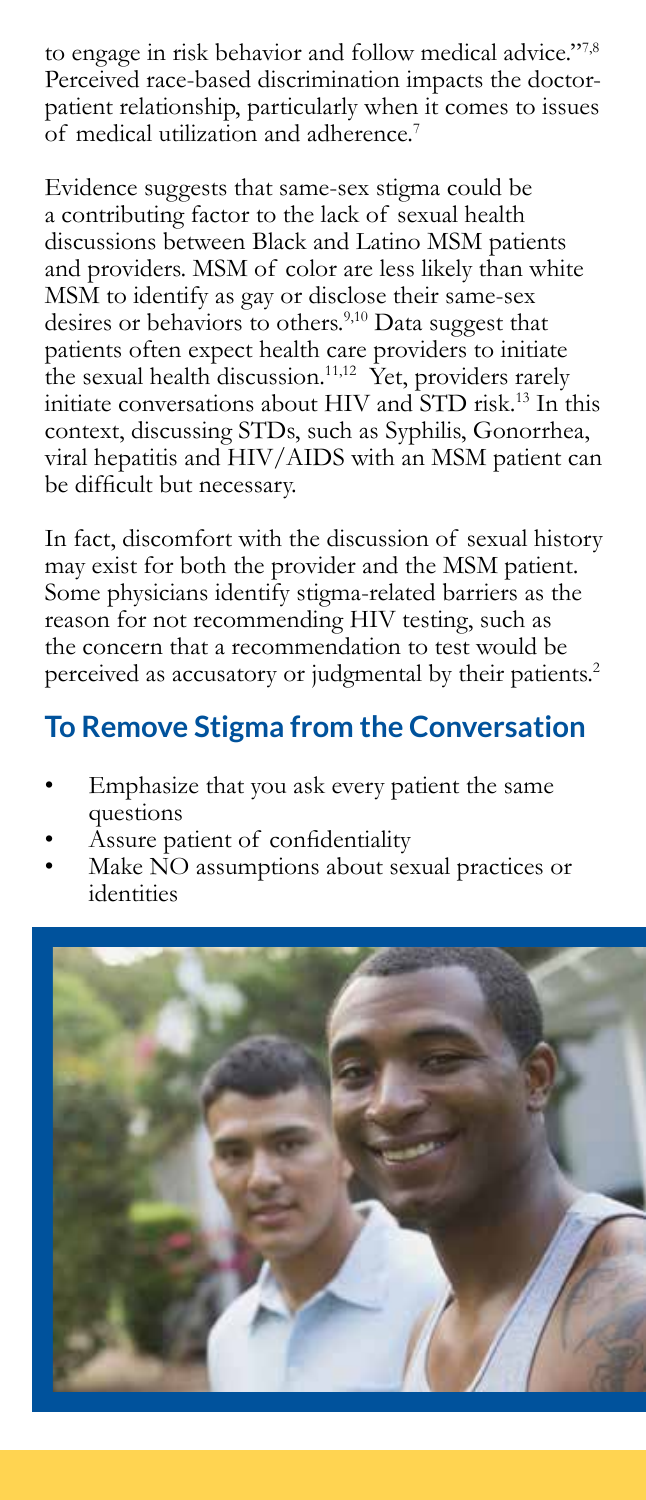# **Case for Sexual History Taking**

Part of any patient-provider consultation involves the provider asking questions to better assess the needs of his or her patient. Yet some clinicians do not take sexual histories or ask questions that capture sexual behaviors. In fact, only 27 percent of surveyed primary care physicians ask their patients about their sexual orientation.13

While this direct question on sexual orientation may capture gay self-identifying MSM, studies show that some MSM, particularly MSM of color, may not identify as gay or bisexual, and that as a result, providers who rely solely on a [oddslot](https://oddslot.co.uk/odds/) patient's selfreported sexual orientation/identity may not accurately assess their patient's risk for STDs and HIV.<sup>10</sup>

Therefore, taking a sexual history of each male patient may allow for a better assessment of a patient's risk factors and may better inform the types of sexual health services that should be provided to a patient.

Samples of sexual history questionnaires can be found here:

- 1. California Department of Health www.stdcheckup.org
- 2. Centers for Disease Control and Prevention and the Department of Health and Human Services www.cdc.gov/std/treatment/sexualhistory.pdf

Taking a sexual history allows providers to:

- Identify individuals at risk
- Screen appropriate anatomical sites
- Provide appropriate risk reduction counseling to prevent future exposure to STDs/HIV

# **The 4 "P"s Standard**

As a general rule, taking a sexual health history can be an easier process for providers and their patients by following the 4 "P"s:

**P**artners **P**ractices **P**ast history of STDs **P**rotection from STDs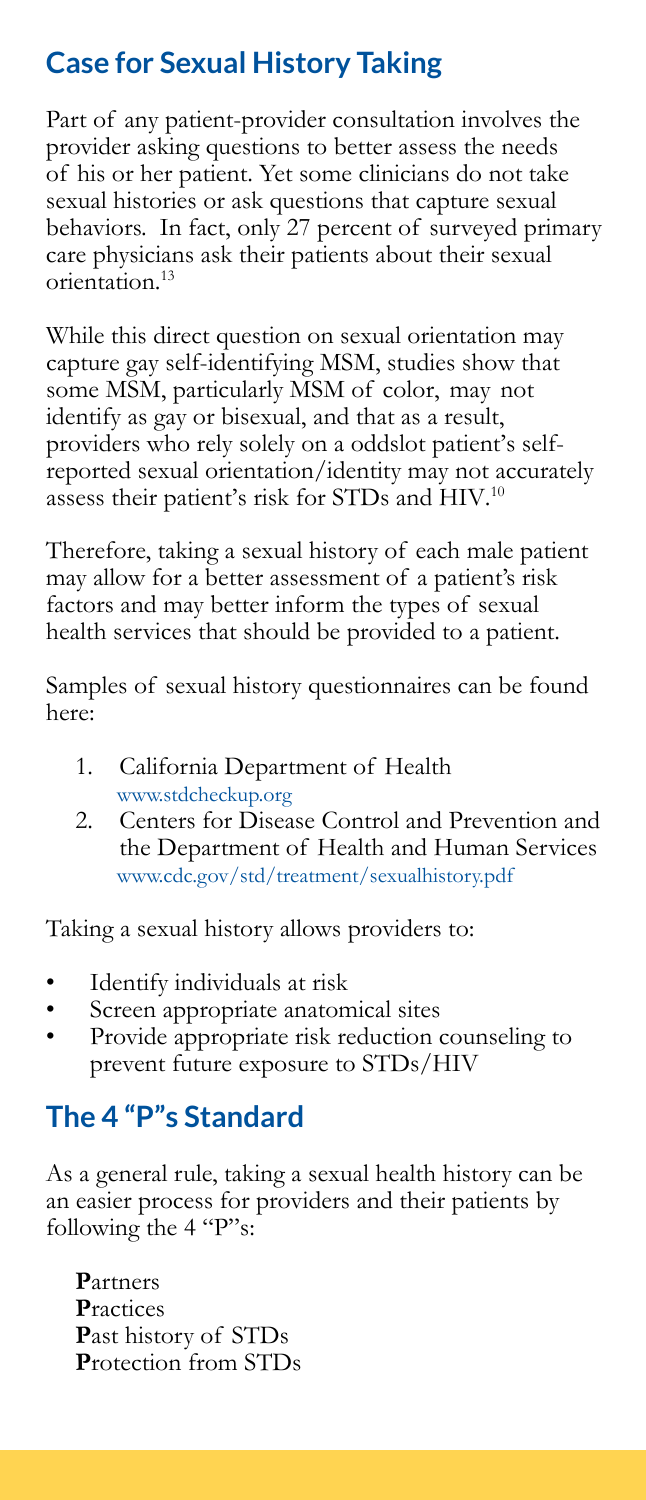#### **Sample questions that follow the 4 "P"s include:**

- Are you currently sexually active? Are you having sex? (**P**artners)
- In recent months, how many sex partners have you had? (**P**artners)
- Are your sex partners; women, men, both,
- transgender persons or all of the above? (**P**artners)
- Do you have oral sex? Are you the oral receptive or insertive partner? (**P**ractices)
- Do you have anal sex? Are you the anal receptive or insertive partner? (**P**ractices)
- Do you or have you ever shared any needles? (**P**ractices)
- Do you get tested for STDs including HIV? When you get tested for STDs have you ever had a rectal or pharyngeal (oral) swab? (**P**ractices)
- Have you or your partner ever had a STD before? If so, which one(s) and where was the infection found? (**P**ast history)
- Were you treated? Did you have a follow up with your doctor after treatment? (**P**ast history)
- How often do you use condoms or other barrier methods for vaginal, anal and oral sex? (**P**rotection)

During the sexual history taking, a patient may disclose a history or a recent occurrence of sexual abuse, domestic/intimate partner violence, or mental health issues. As a clinician, even if not with an in-house staff

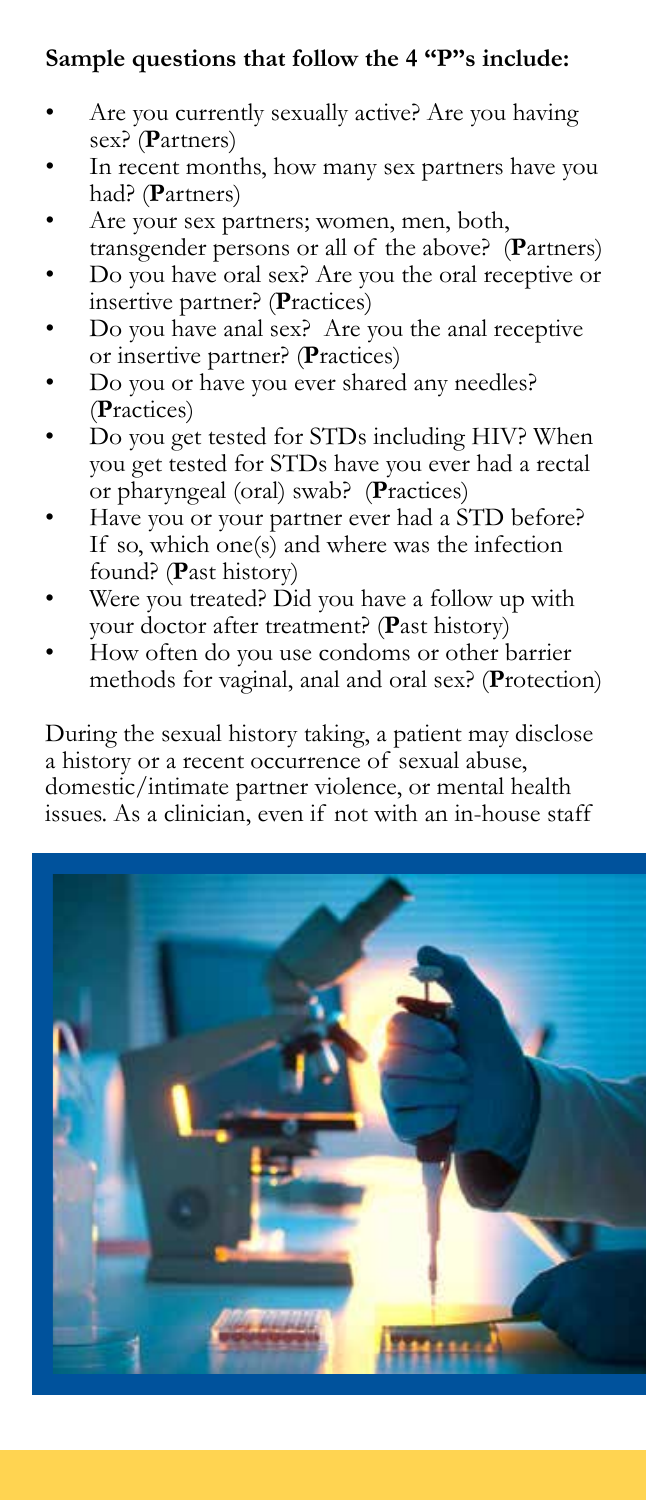

person, it is important to be able to refer patients to the appropriate place for care if such disclosure is made. If the disclosed occurrence is very recent providers may also suggest STD testing and possibly Post Exposure Prophylaxis (PEP). Please see page eight of this brochure for additional information on PEP.

#### **Screen for STDs and HIV**

The Centers for Disease Control and Prevention (CDC) recommends that sexually active gay, bisexual and other MSM should be annually screened for common STDs:

- Chlamydia
- Gonorrhea
- **Syphilis**
- HIV

The CDC recommends screening every three to six months for MSM at highest risk (i.e., MSM who use illicit drugs, and/or have multiple sexual partners). Based on what is learned from the sexual history, screening tests may involve other STDs.

The full CDC guidelines for MSM can be found here: www.cdc.gov/std/treatment/2010/specialpops. htm#msm

In addition to urine-based tests for Gonorrhea and Chlamydia, studies reinforce that a special emphasis should be placed on rectal and pharyngeal screening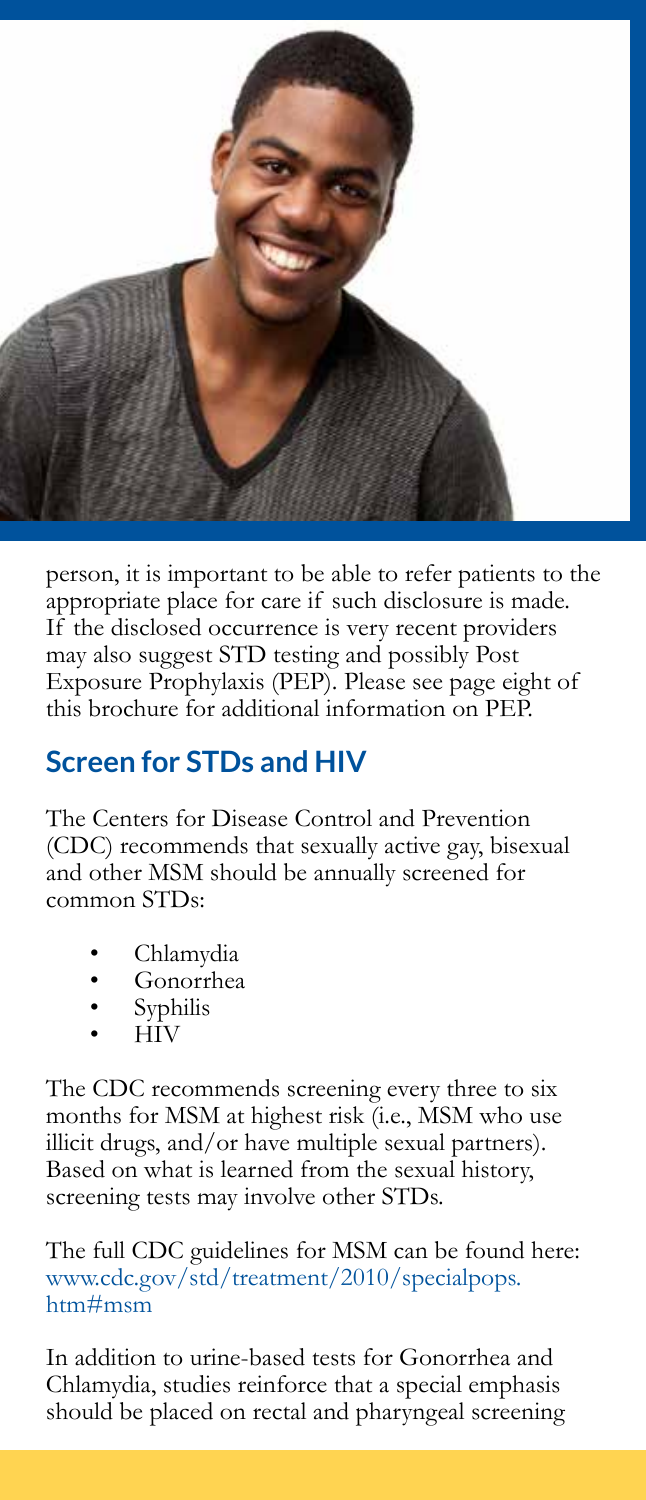for Gonorrhea and rectal screening for Chlamydia for those MSM patients with confirmed risk behaviors.<sup>16,17,18</sup> Infections in these sites may often be asymptomatic and, if left untreated, may be a contributing factor to HIV acquisition and further spread of the diseases.

The CDC recommends that persons treated for Gonorrhea or Chlamydia receive follow-up rescreening three months after treatment due to the increased rate of Gonorrhea and Chlamydia repeat infections.

# **MSM-Tailored Screenings Matter**

Patients listen to their health care providers. In fact, research has found that what made the difference in whether or not a client tested for HIV was if their provider suggested a test to them.<sup>2</sup> Unfortunately, data and some studies suggest that providers:

- Are not routinely recommending HIV and STD testing
- Are not screening non-genital sites (i.e., rectal and pharyngeal)

HIV and STD testing may be dependent on providers' suggesting it to their MSM patients. This presents an opportunity for providers to follow CDC recommendations of taking a sexual history, and offering STD testing at non-genital sites to their MSM patient.

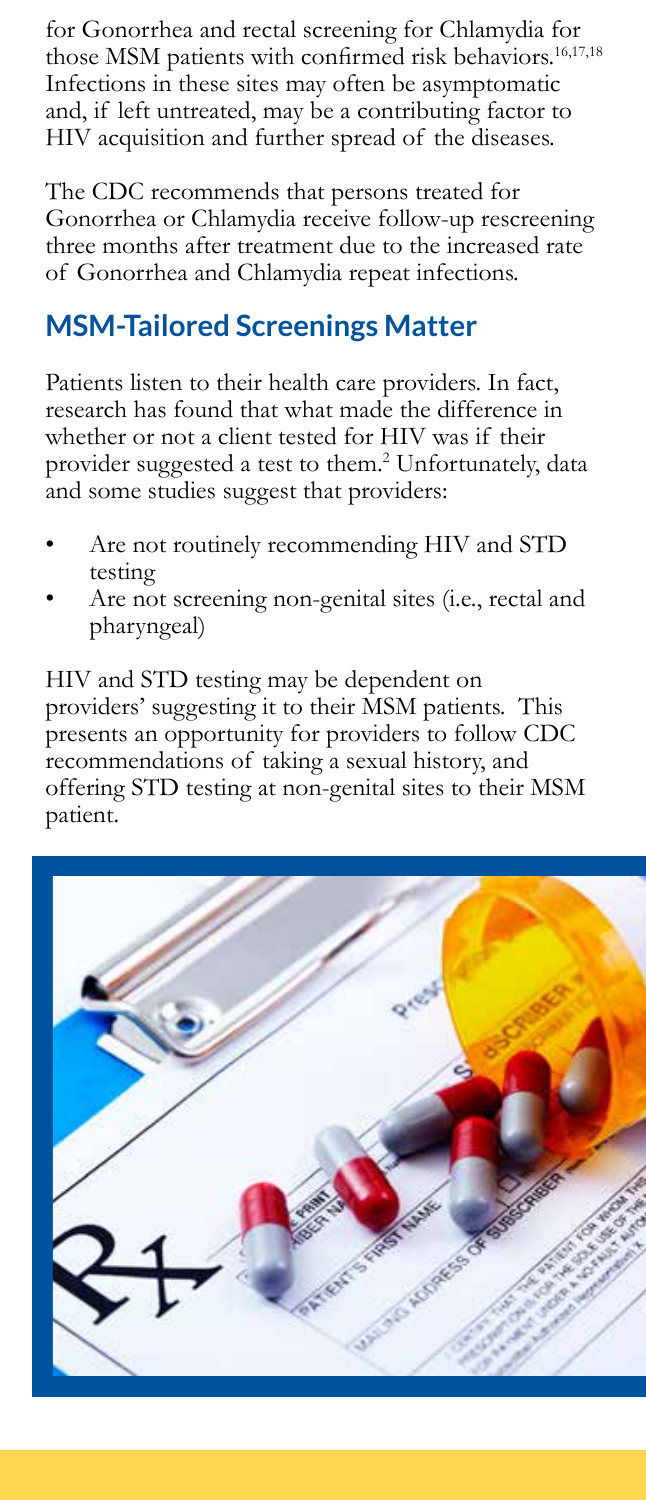

# **Vaccinations for MSM**

Beyond HIV and STD testing, MSM patients should be strongly encouraged to protect their sexual health by taking advantage of vaccines.

#### **The 2010 CDC STD Treatment guidelines recommends that all MSM should be vaccinated for Hepatitis A and B.**

These same 2010 CDC guidelines also notes that providers can **consider** Human Papillomavirus (HPV) vaccination for boys age nine up to young men age 26.

When considering if HPV immunization is right for a MSM patient a provider should consider the following:

- The risk of developing anal cancer is 17 times higher in gay or bisexual men than in heterosexual  $men<sup>21</sup>$
- HPV is an independent risk factor for HIV infection<sup>21</sup>
- HPV is associated with approximately 90 percent of anal cancer22

## **Post Exposure Prophylaxis (PEP)**

PEP is a newer tool that providers can use to prevent the potential HIV sero-conversion of a patient. According to the CDC, PEP includes a basic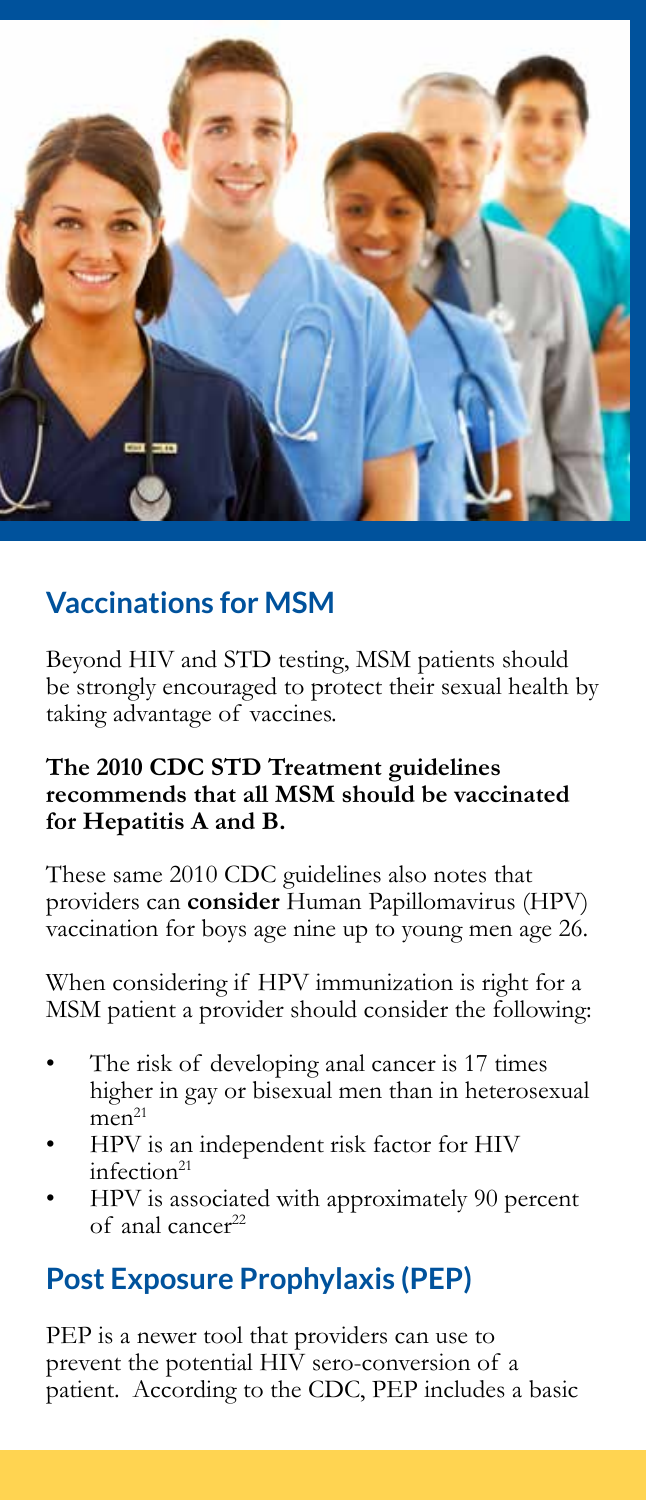4-week regimen of two drugs (zidovudine [ZDV] and lamivudine [3TC], 3TC and stavudine [d4T], or didanosine [ddI] and d4T) for most HIV exposures and an expanded regimen that includes the addition of a third drug for HIV exposures that pose an increased risk for transmission. For more information, please consult the following two CDC resources:

- 1. Centers for Disease Control and Prevention 2005: http://www.cdc.gov/mmwr/preview/ mmwrhtml/rr5402a1.htm
- 2. Centers for Disease Control and Prevention, 2001: http://www.cdc.gov/mmwr/preview/ mmwrhtml/rr5011a1.htm

#### **Pre-exposure prophylaxis (PrEP)**

Prior to the U.S. Food and Drug Administration's (FDA) approval of pre-exposure prophylaxis (PrEP) among sexually active adults at risk for HIV infection, CDC issued an interim guidance to help inform clinical practice. CDC underscores the importance of targeting PrEP to MSM at high-risk for HIV acquisition and delivering it as a part of comprehensive HIV prevention services, which should include riskreduction and medication adherence counseling, condoms, and testing and treatment for other sexuallytransmitted infections. The guidance stresses the need to ensure any MSM who may be prescribed PrEP are

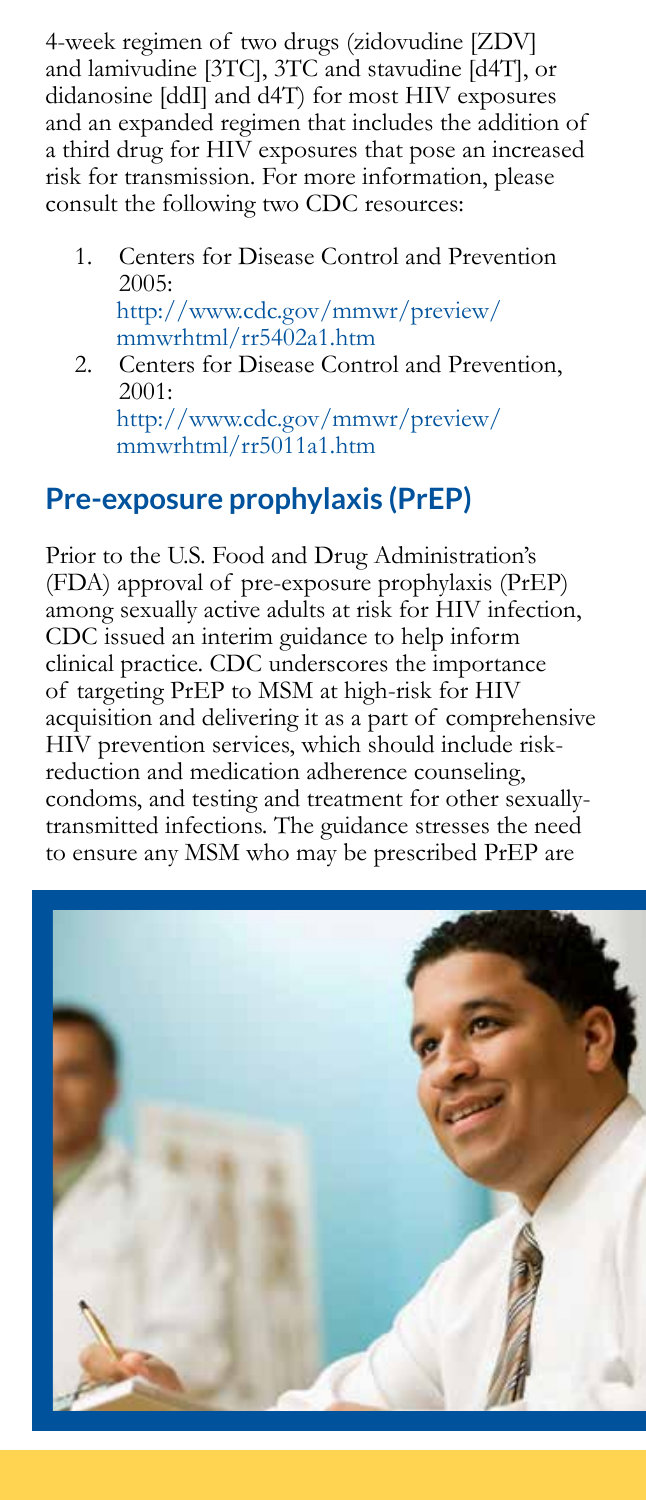

confirmed to be HIV negative prior to use, as well as the need for regular monitoring of HIV status, side effects, adherence, and risk behavior among those taking PrEP. For more information, please refer to CDC's resource: Interim Guidance: Pre-exposure Prophylaxis for the Prevention of HIV Infection in Men Who Have Sex with Men at: http://www.cdc. gov/mmwr/pdf/wk/mm6003.pdf

## **Care for HIV-Positive MSM**

In some ways, providing care to HIV-positive MSM mirrors the services and patient-centered care offered to HIV-negative MSM. In other ways, particularly around issues of adherence to HIV medication and depression, HIV-positive MSM face additional sexual health challenges.

There are distinct concerns regarding STDs and routine screenings that can be considered for HIV positive individuals. For example, co-infections are common and present challenges to providing care for HIV positive clients (e.g., Hepatitis C, Syphilis, and HPV related Anal Cancer<sup>21</sup>).

**Clinicians who manage the health of HIV positive MSM should routinely screen their patients for:** 

- **• Chlamydia (urine-based test, urethral and rectal swabs)**
- **• Gonorrhea (urine-based test, urethral, rectal**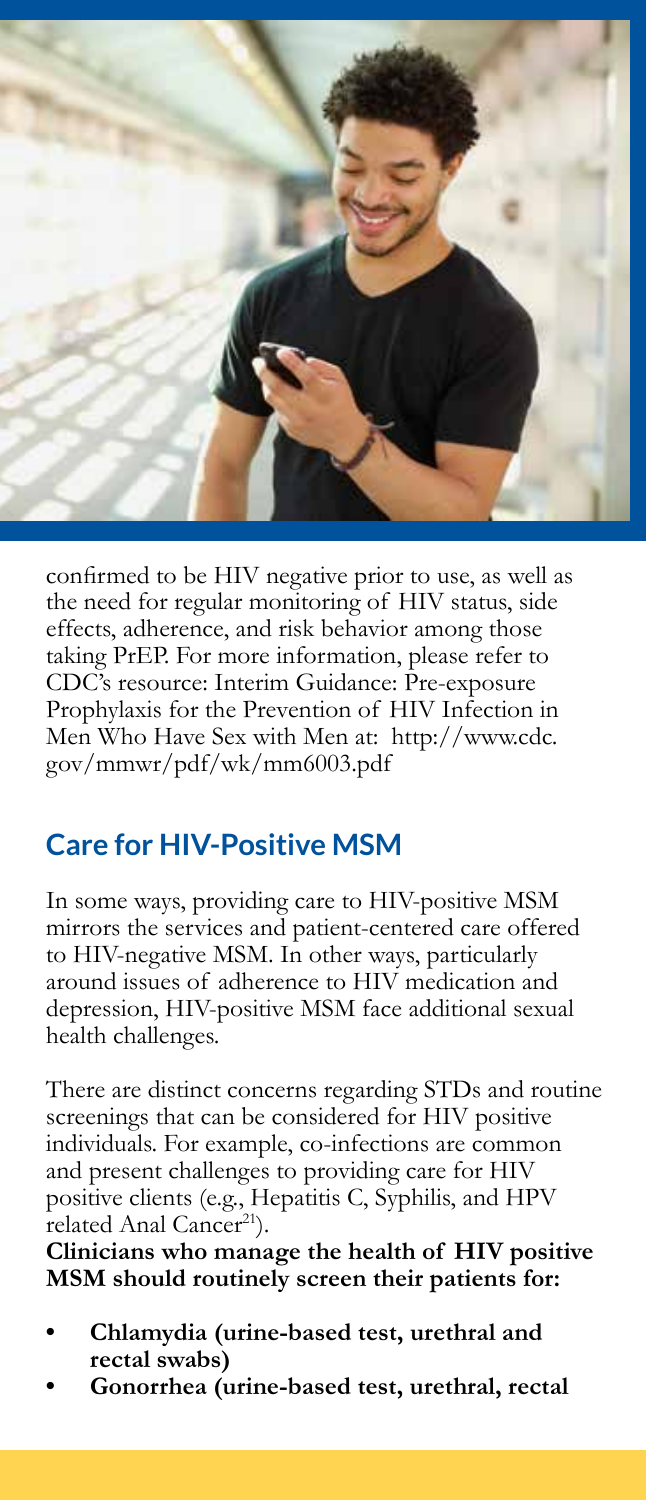**and pharyngeal swabs)**

**• Syphilis**

**This provider brochure for Black and Latino MSM is part of a joint NCSD and NASTAD project supported by the MAC AIDS Fund.** 

**For additional information, please contact NCSD (www.ncsddc.org) and NASTAD (www.nastad.org).**

#### **Acknowledgements**

Justin L. Hill, NCSD & NASTAD Health Equity Fellow (2011-2012) is responsible for the overall development, production and quality control of this document. NCSD and NASTAD also acknowledge their staff for their editorial and technical support with a special thanks to: NCSD/NASTAD Blue Ribbon Panel; Members Dr. Peter Leone, Dr. Mark Thrun, and Dr. Kees Rietmeijer; Francisco Ruiz, NASTAD Senior Manager of Health Equity; Dana Cropper-Williams, NCSD Director of Training and Health Education; and Jamaal Clue, NASTAD Rango Fellow.

- 1. D Ferris et al. "Men's attitude toward receiving the human papillomavirus vaccine." Journal of Lower Genital Tract Disease. 12(2008): 276-281.
- 2. W. Jordan et al. "Gaps in HIV Testing among Black Frontline Healthcare Providers": Power Point Presentation Slides. November 11, 2011.
- 3. J. Prejean et al. (2011) "Estimated HIV Incidence in the United States, 2006–2009." PLoS ONE 6(8): e17502. doi:10.1371/journal.pone.0017502
- 4. J. Su et al. "Primary and Secondary Syphilis Among Black and Hispanic Men Who Have Sex with Men: Case Report Data From 27 States." Annals of Internal Medicine. 155 (2011):145-151.
- 5. New York City Department of Health and Mental Hygiene. "Health Department study shows doctors are often in the dark about patient's sexual behavior." Accessed March 4, 2012. Press Release http://www.nyc.gov/ html/doh/html/pr2008/pr052-08.shtml

6. J. Fortenberry et al. "Relationships of Stigma and Shame to Gonorrhea and HIV Screening." American Journal of Public Health. 92 (2002): 378-381.

- 7. D. Malebranche et al. "Race and Sexual identity: Perceptions About Medical Culture and Healthcare Among Black Men Who Have Sex With Men." Journal of the National Medical Association. 96 (2004): 97-104.
- 8. S. Bird and L. Bogart. "Perceived Race-Based and Socioeconomic Status-Based Discrimination in Interactions with Healthcare Providers." Ethnicity and Disease. 11(2001): 554-563.
- 9. G. Millett et al. "Explaining disparities in HIV infection among black and white men who have sex with men: A meta-analysis of HIV risk behaviors." AIDS. 21 (2007): 2083-2091.
- 10. P. Pathela et al. "Discordance between Sexual behavior and Self-Reported Sexual Identity: A Population-Based Survey of New York City Men." Annals of Internal Medicine. 145 (2006): 416-425.
- 11. K. Bernstein et al, "Same-sex Attraction Disclosure to Health Care Providers Among New York City Men Who Have Sex With Men." Archives of Internal Medicine. 168 (2008):1448-1464.
- 12. R. Epstein et al. "Awkward Moments in Patient Physicians Communication about HIV Risk." Annals of Internal Medicine. 128(1998):435-442.
- 13. Centers for Disease Control and Prevention (CDC). HIV prevention practices of primary-care physicians – United States, 1992. MMWR Morbidity, Mortality Weekly Report. 1994; 42 (51-52):988-992.